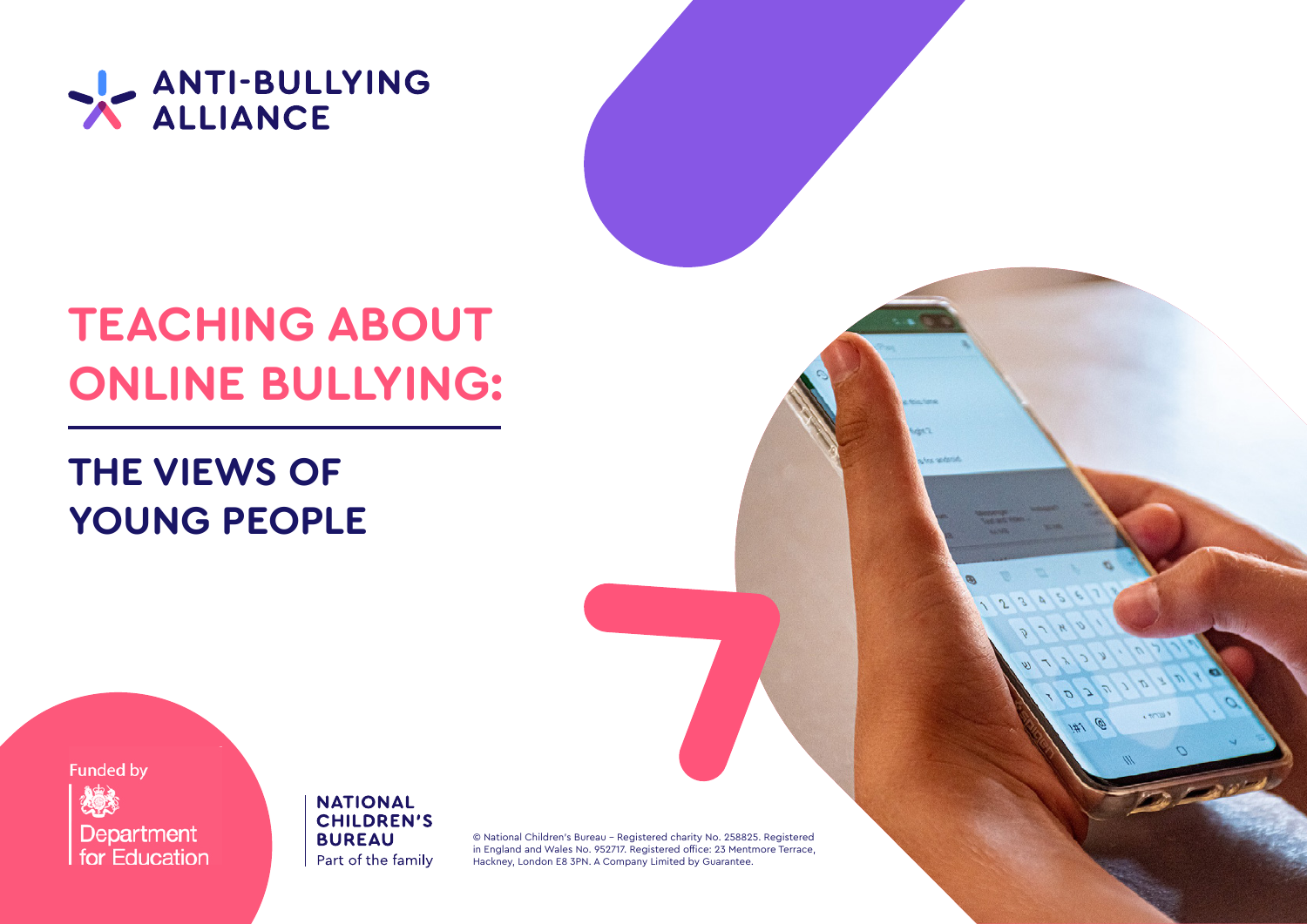## **INTRODUCTION**

In late 2020, we conducted consultations with young people about online bullying and how they felt teachers approached anti-online bullying and online safety teaching. This document includes some of their tips and advice to help teachers and other children's workforce professionals deliver effective anti-online bullying practice to children and young people. It also includes the elements of the new Relationships and Sex Education (RSE) and Health Education curriculum that relate to online safety and bullying.

The quotations used in this document were taken directly from the young people we spoke to.



1 - Online bullying in England and Wales: year ending March 2020 - Office of National Statistics - https://www.ons.gov.uk/

4 - 1016/j.jadohealth.2012.09.018 / Jose PE, Kljakovic M, Scheib E, Notter O (2012) The joint development of traditional bullying 7795.2011.00764.x 10. Fredstrom BK, Adams RE, Gilman R (2011) Electronic and school-based victimization: unique contexts for<br>adjustment difficulties during adolescence. J Youth Adolesc 40(4):405–415. doi: 10.1007/s10964–01

# **HOW PREVALENT IS ONLINE BULLYING?**

children have experienced bullying online.

children aged 10 to 15 years in England and Wales (19%) experienced at least one type of online bullying behaviour in the year ending March 2020, equivalent to 764,000 children<sup>1</sup>.

There is evidence that cyberbullying may have unique **negative effects on self-esteem, and increase depression and anxiety symptoms4.**

are also bullied face to face. **1/5 9/10**

Studies have shown that online bullying creates very few new victims. It generally starts face to face and then 'goes' online2 . Research suggests that 9 out of 10 adolescents who report experience of cyberbullying are also bullied by traditional (face to face) forms of bullying $3$ .



Both **disabled young people<sup>5</sup>** and **LGBT young people<sup>6</sup>** are more likely to be cyberbullied.

One report<sup>7</sup> showed three areas of a child's life which can be directly linked to your likelihood of being bullied online:



young people who reported **positive family communication**, especially with a father, were less likely to experience online bullying



positive perceptions of the s**chool environment** were associated with lower levels of online bullying



feelings of safety in young people's **local neighbourhood** were associated with lower levels of online bullying

5 - PIGGIN, R. (2010) Striking back against bullying. SEN: The Journal for Special Needs, no.47 (Jul/Aug). Pp 60–61 6 - Stonewall School Report 2017

7 - Cyberbullying: An analysis of data from the Health Behaviour in School-aged Children (HBSC) survey for England, 2014

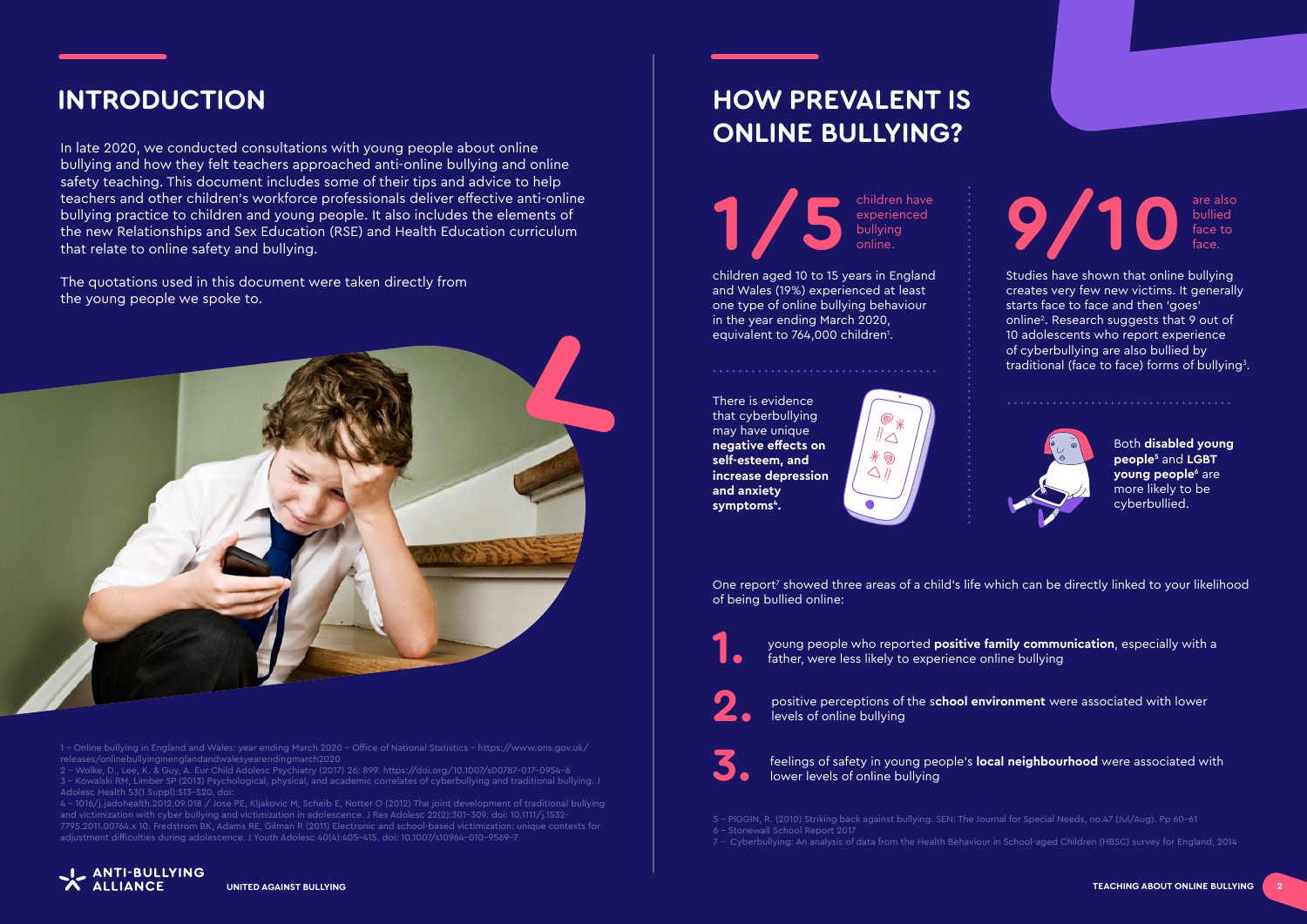# **WHAT DO YOUNG PEOPLE THINK ABOUT ONLINE BULLYING?**

The young people we spoke to spent a lot of time online. They enjoyed being online and valued the possibilities it gave them to have fun, be inspired, learn and stay connected to friends. They did, however, talk about some of the issues they faced relating to online bullying.

### **Everyone is online**

The young people we spoke to felt a lot of pressure to be online and on social media sites sharing their lives. They are seen as an extension of their lives rather than something you choose to do. They didn't see distinctions between being online and offline in the way that many adults do.

> "Social media is a very selfish platform. it's all about people seeing what you do and liking you" "Things that young people share online can easily be turned around, twisted and used against them"

> > n

 $\boldsymbol{\Omega}$ 

"There's no line between what's online and what's in colleges and schools"

"Young people are scared of missing out on stuff"

 $\boldsymbol{\mathit{ll}}$ 

### **2. It's not quite the same as real life**

It was felt that what people post and share is often a projection of how they want their lives to be seen rather than how it actually was. For example, you share the highlights of your day rather than seeing the times you didn't feel happy or were bored. There is a lot of pressure for young people to 'get likes' and positive comments.

### **3. 5. the impact of their behaviour People can go too far and not acknowledge**

Banter gone too far was a big issue for the young people we spoke to. There was a feeling that to be online your threshold for what constitutes banter (i.e. the playful and friendly exchange of teasing remarks) needed to be very high. Which meant that you had to 'laugh along' at exchanges that were hurtful.

"There's ignorance of what could be hurtful"

"Often it's passed off as "banter" but it can quickly escalate to be malicious"

"When it's online there's an emotional disconnect...[the ones doing the bullying] can got further because there's less ability to stand up to it"

and what content would be taken down. **1.** "Sometimes it's difficult to determine what tone someone is using in a text message, when they post something etc"

> "It's seen as a weakness to say that you don't find n something online about you funny"

# **4. Easier to bully and to share bullying content**

It was felt that it was easier to be unkind behind a screen and not see the impact of your words/actions online. However, for those experiencing online bullying it can feel very exposing with peers being able to share and reshare bullying content many times with an unlimited audience. Where you might have a bullying incident in school between a limited number of people, the online world enables that incident to be shared and replayed time and again which can re-victimise young people numerous times.

### n

"The person bullying can have more confidence [compared to face to face bullying] because they're behind a screen"

"Your home isn't even a safe place anymore because you don't get away from the insults and attacks"

m

### **They don't always know who to turn to for help**

The young people we spoke with felt they didn't always know if they could go to their schools about online bullying. They weren't sure about their schools' duties relating to online bullying and they weren't always confident that schools would know what to do if they were able to get involved.

They felt that social media reporting/ responses on the whole had improved in recent years on the main social media sites but that there were still inconsistent approaches to what behaviour is acceptable on platforms<br>and what content would be taken down.

### 22

"Teachers shy away from it because they think it's outside of their control"

"Teachers don't understand what online bullying looks like"

"Sometimes when incidents are escalated to teachers they don't do anything about it as they don't know how to"

"Schools have a mentality of if it isn't in our building; we can't do anything about it"

"School staff often think that, because it's not bullying that is physically happening in school, they can't deal with it"

11

#### **Remember:**

Through Section 89 clause 5 of the Education and Inspections Act 2006 head teachers have the power to discipline their students for any bullying incidents outside of school "to such an extent that is reasonable." This includes bullying taking place online.

**UNITED AGAINST BULLYING TEACHING ABOUT ONLINE BULLYING** 

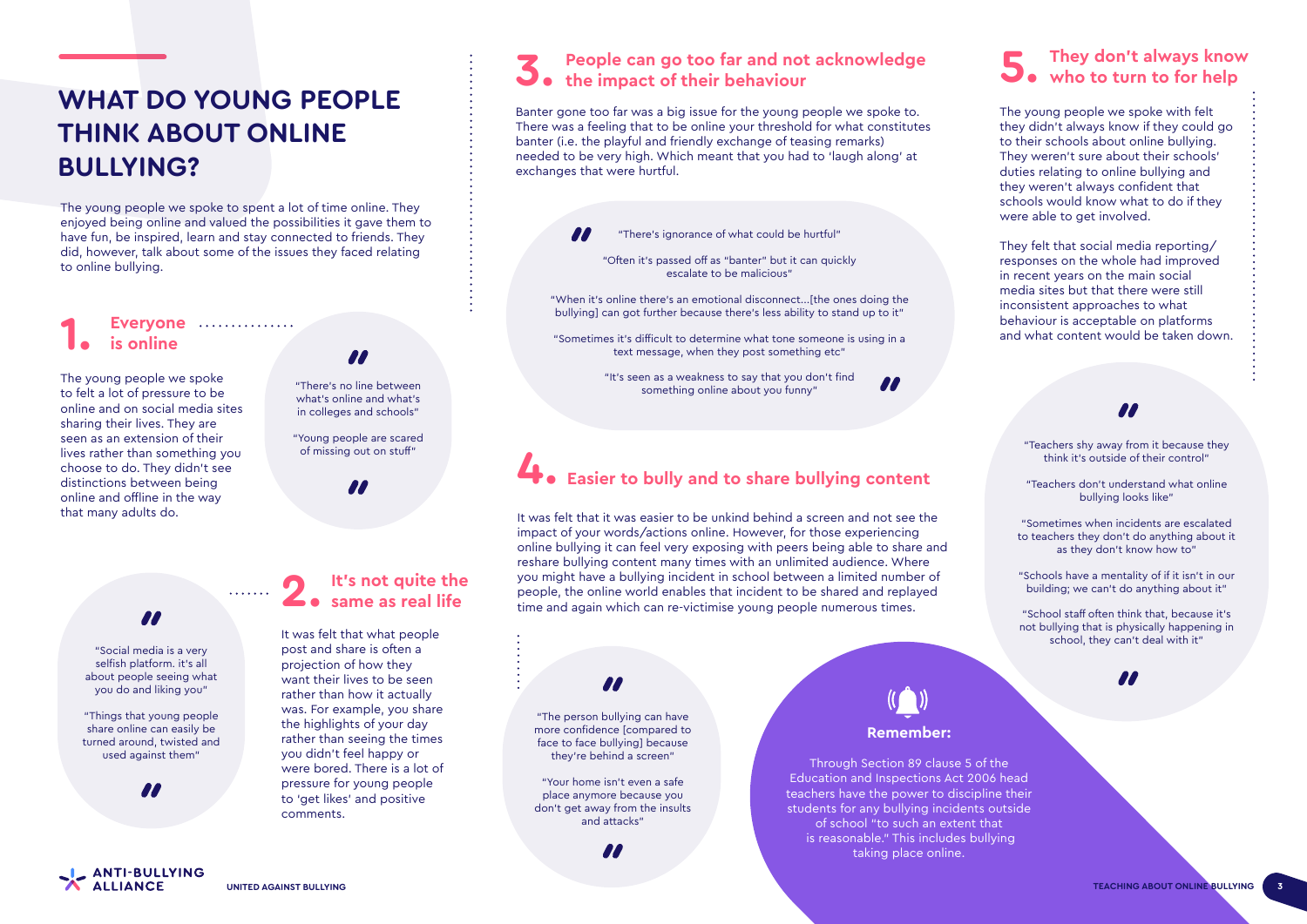# **TIPS FROM YOUNG PEOPLE: TEACHING ABOUT ONLINE BULLYING**

**It's a matter of giving teachers the tools to understand what there is to help stop online bullying.**

There are a wealth of tools and resources from many organisations that can help schools and other settings for young people to understand online bullying and online safety. You can find links to them on our website. Our conversations with young people highlighted some specific tips about how anti-online bullying lessons and school activities can be delivered effectively.

**Teachers and school staff need to have some level of understanding of social media platforms that their pupils are using 1.**

11

Do you know what young people are doing online? Whilst the age restrictions for social media sites tend to be over the age of 13, this is currently very easy to get around for young people. You may be surprised at some of the content that young people are seeing online, even at primary age.

It is vital you have a good understanding of the online sites, apps and games that your pupils are using. You do not need to understand every detail of each social media or gaming platform that a child might be using but the basics would be helpful. Ask yourself 'do I know how to report content on the most popular apps?' and 'Do I know what the new popular apps are being used for?'.

### 11

**2.** "Teachers need to have some sort of training" some sort of training"

"People [teachers and pupils] need to have a basic knowledge of what each platform can be used for and the potential dangers and consequences of it"

"You can't just bundle all of 'social media' into one category."

n

**There are many organisations that can provide information, advice and support about supporting young people with online safety.** 



internet

matters.org

Professional Online Safety Helpline provided by the UK Safer Internet Centre

## **Net Aware**

?

### **Teachers should acknowledge that many pupils know much more about these platforms than they do**

The young people we spoke to said that sometimes it was quite obvious when adults didn't know much about certain apps/sites they use. The trends and platforms that young people use can change very quickly. The most important thing is to listen. Try to use open questions and don't jump to conclusions about the type of content pupils are posting.

### m

"Assemblies about social media would be quite patronising to some people"

"[Teachers can be] very out of touch with what our lives are like"

 $\boldsymbol{\Omega}$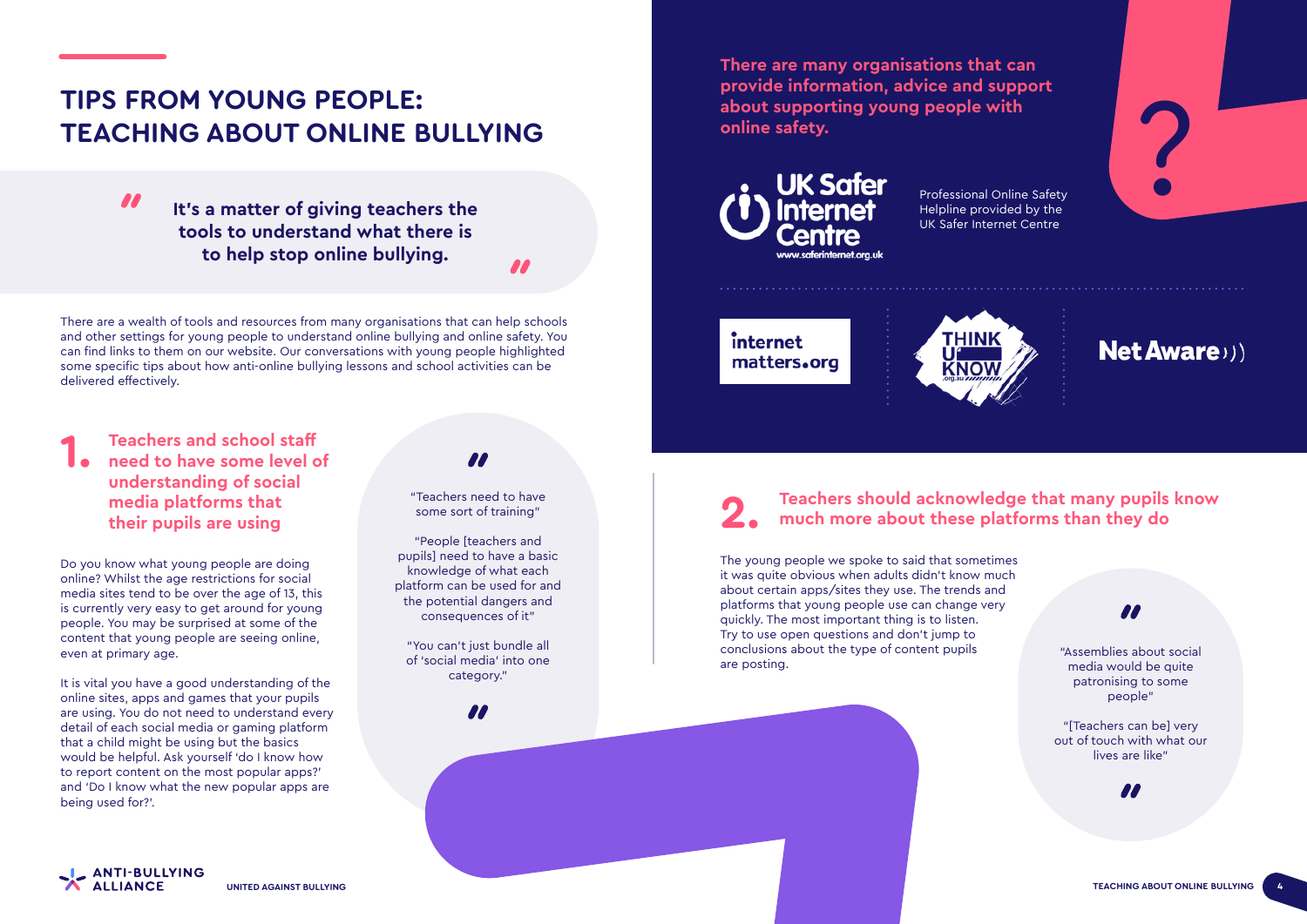# **Let young people 3. take the lead**

The young people we spoke with said they wanted schools to listen to them and allow them to share what they do online.

This would give them some time to tell you all the positive things that they do online and then give them space to raise the fears they have or even to highlight things that they might not have realised were things that may leave them exposed.

### $\boldsymbol{\Omega}$

"They should look to learn from students' experiences"

"They should draw on real life examples of online bullying"





**Young people's suggestions about how to include pupils better in learning about online bullying and safety:** 

**A 'take over' lesson.**  Where you ask pupils to teach school staff about the online world, what they like to do online and how they keep safe. This could inspire your pupils to share all the things they enjoy whilst also highlighting where the gaps are in their knowledge.

### **An annual workshop/ event** (which could

take place on Safer Internet Day or Anti-Bullying Week) could bring together staff and students to talk about their activity online, review policies and revise an e-safety strategy together.

**Use real life examples in the media and case studies** to help bring issues to life and start a conversation. You could even ask the young people to think about real life examples from the media and ask them to bring them to the lessons to share.

a distribuir de la caractería



We know that some groups are more likely to experience online bullying than others. We have consulted with disabled young people and those with SEN about their experiences of online bullying. We found that many children with SEND:

**had experienced bullying online.** This was often an extension of the faceto-face bullying they experienced, it often went unchallenged, or they were not supported to respond to it.



**were not using the internet,** despite being able to do so. For some this was because they were not given the support to do so. For others it was because they had been discouraged from using the internet or were afraid to do so for fear of experiencing online bullying. This means young people are also missing out on the many positive aspects of the internet.



**had not been supported to learn about online bullying or internet safety.** This meant they were not aware of how to stay safe online, what to do about online bullying, or made it difficult for them to know if some of the things happening online were bullying. **Remember: Remember: Remember:** 





**It is vital that we support all pupils to understand about online bullying and safety. For some children that might take more time or a differentiated approach.**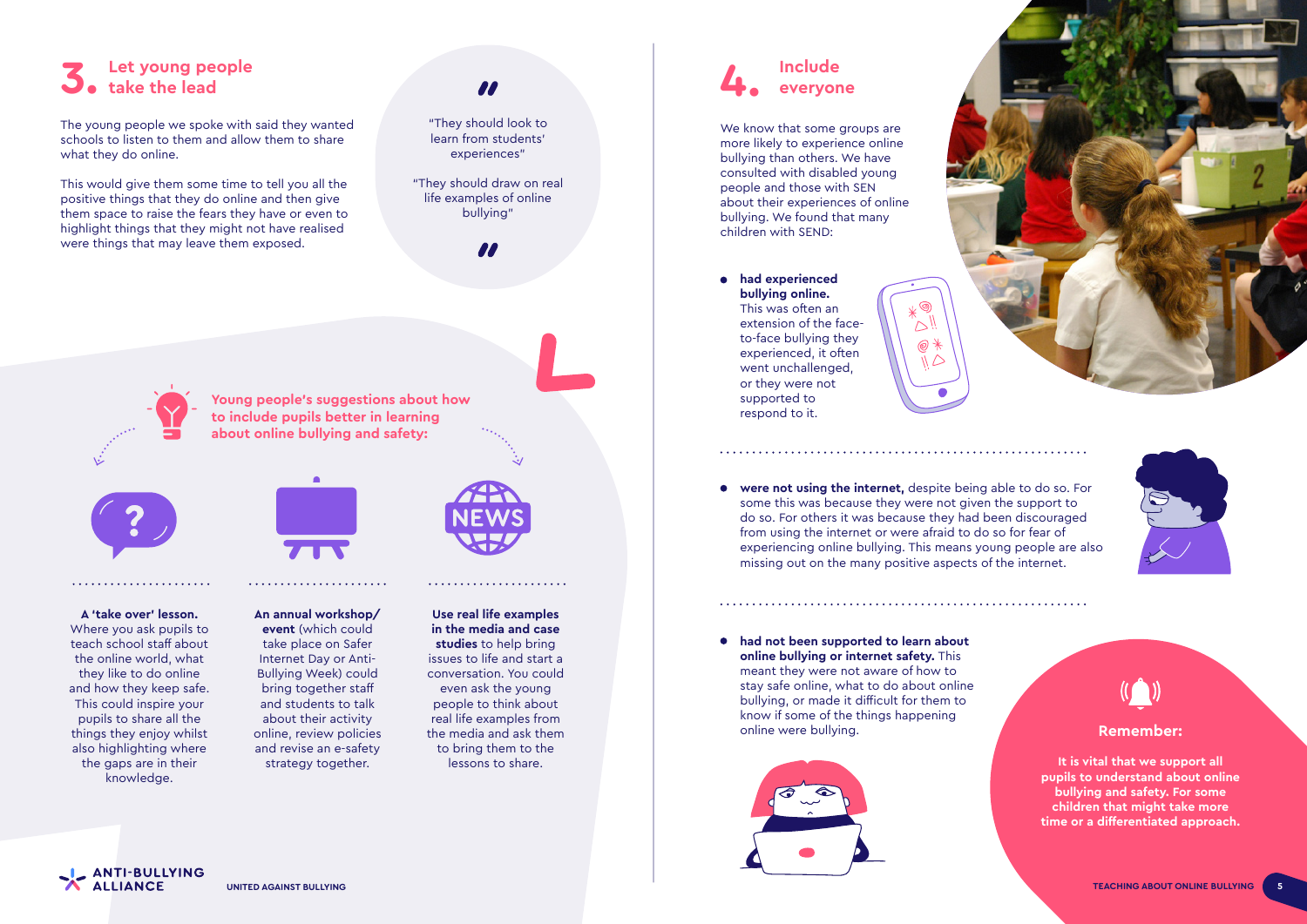# **THE RELATIONSHIPS AND SEX EDUCATION AND HEALTH EDUCATION CURRICULUM**

**Read government guidance about the new Relationships and Sex Education and Health Education curriculum.**

The new Relationships and Sex Education (RSE) and Health Education curriculum are compulsory from September 2020. The Department for Education has said that schools should start teaching from that date if they meet the statutory requirements. If they are not ready, or are unable to meet the requirements, they should begin teaching by at least the start of the summer term 2021.

# **PRIMARY SCHOOLS**

The government statutory guidance says that the new RSE and Health Curriculum for primary schools should cover the following elements relating to online safety and bullying:

### **Caring friendships:**

- how important **friendships** are in making us feel happy and secure, and how people choose and make friends.
- the **characteristics of friendships,**  including mutual respect, truthfulness, trustworthiness, loyalty, kindness, generosity, trust, sharing interests and experiences and support with problems and difficulties.



- that **healthy friendships** are positive and welcoming towards others, and do not make others feel lonely or excluded.
- that most **friendships have ups and downs,** and that these can often be worked through so that the friendship is repaired or even strengthened, and that resorting to violence is never right.
- how to **recognise who to trust** and who not to trust, how to judge when a friendship is making them feel unhappy or uncomfortable, managing conflict, how to manage these situations and how to seek help or advice from others, if needed.

### **Respectful relationships:**

• the importance of **respecting others,** even when they are very different from them (for example, physically, in character, personality or backgrounds), or make different choices or have different preferences or beliefs.



- **• practical steps** they can take in a range of different contexts to improve or support respectful relationships.
- about **different types of bullying (including cyberbullying),** the impact of bullying, responsibilities of bystanders (primarily reporting bullying to an adult) and how to get help.
- what a stereotype is, and how stereotypes can be unfair, negative or destructive.
- the importance of permission-seeking and giving in relationships with friends, peers and adults.

### **Online safety:**

- that **people sometimes behave differently online,**  including by pretending to be someone they are not.
- that the same principles apply to online relationships as to face-toface relationships, including the importance of **respect for others online** including when we are anonymous.



- the rules and **principles for keeping safe online,** how to recognise risks, harmful content and contact, and how to report them.
- how to **critically consider their online friendships** and sources of information including awareness of the risks associated with people they have never met.

### **Health education:**

#### **Under Health Education it also states that by the end of primary education:**

- isolation and loneliness can affect children and that it is very **important for children to discuss their feelings** with an adult and seek support.
- **• that bullying (including cyberbullying) has a negative and often lasting impact on mental wellbeing.**
- **• where and how to seek support** (including recognising the triggers for seeking support), including whom in school they should speak to if they are worried about their own or someone else's mental wellbeing or ability to control their emotions (including issues arising online).

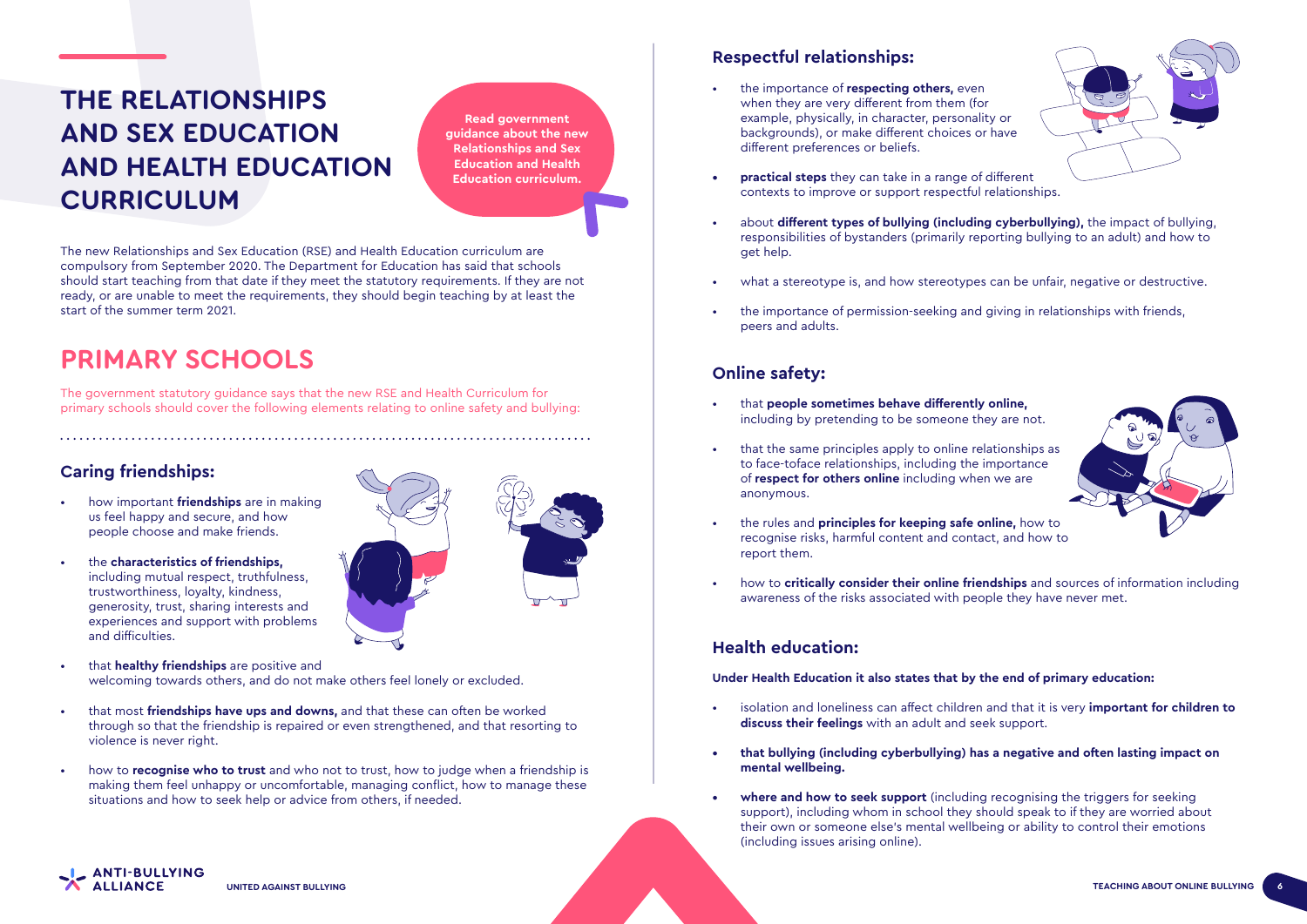# **SECONDARY SCHOOLS**

The aim of RSE is to give young people the information they need to help them develop healthy, nurturing relationships of all kinds, not just intimate relationships. It should enable them to know what a healthy relationship looks like and what makes a good friend, a good colleague and a successful marriage or other types of committed relationships. The guidance sets out categories under Relationships Education and states what pupils should know by the end of secondary school. We have outlined below the elements of each that are pertinent to bullying and online bullying:

### **Respectful relationships, including friendships:**

• the characteristics **of positive and healthy friendships** (in all contexts, including online) including: trust, respect, honesty, kindness, generosity, boundaries, privacy, consent and the management of conflict, reconciliation and ending relationships. This includes different (non-sexual) types of relationship.



- practical steps they can take in a range of different contexts to improve or support **respectful relationships.**
- how **stereotypes**, in particular stereotypes based on sex, gender, race, religion, sexual orientation or disability, can cause damage (e.g. how they might normalise nonconsensual behaviour or encourage prejudice).
- that in school and in wider society they can expect to be treated with respect by others, and that in turn they should show due **respect to others,** including people in positions of authority and due tolerance of other people's beliefs.
- **• about different types of bullying (including cyberbullying), the impact of bullying, responsibilities of bystanders to report bullying and how and where to get help.**
- that some types of behaviour within relationships are criminal, including violent behaviour and coercive control.
- what constitutes **sexual harassment and sexual violence** and why these are always unacceptable.
- the legal rights and responsibilities regarding **equality** (particularly with reference to the protected characteristics as defined in the Equality Act 2010) and that everyone is unique and equal.



### **Online and media:**

about **online risks**, including any material someone provides to another has the potential to be shared online and the difficulty of removing potentially compromising material placed online.



- not to provide material to others that they would not want shared further and not to share personal material which is sent to them.
- **• what to do and where to get support to report material or manage issues online.**

#### **Health education:**

**Under Health Education it also states that by the end of primary education:** 

- how to critically evaluate when something they do or are involved in has a **positive or negative effect on their own or others' mental health.**
- how to **identify harmful behaviours online** (including bullying, abuse or harassment) and how to report, or find support, if they have been affected by those behaviours.